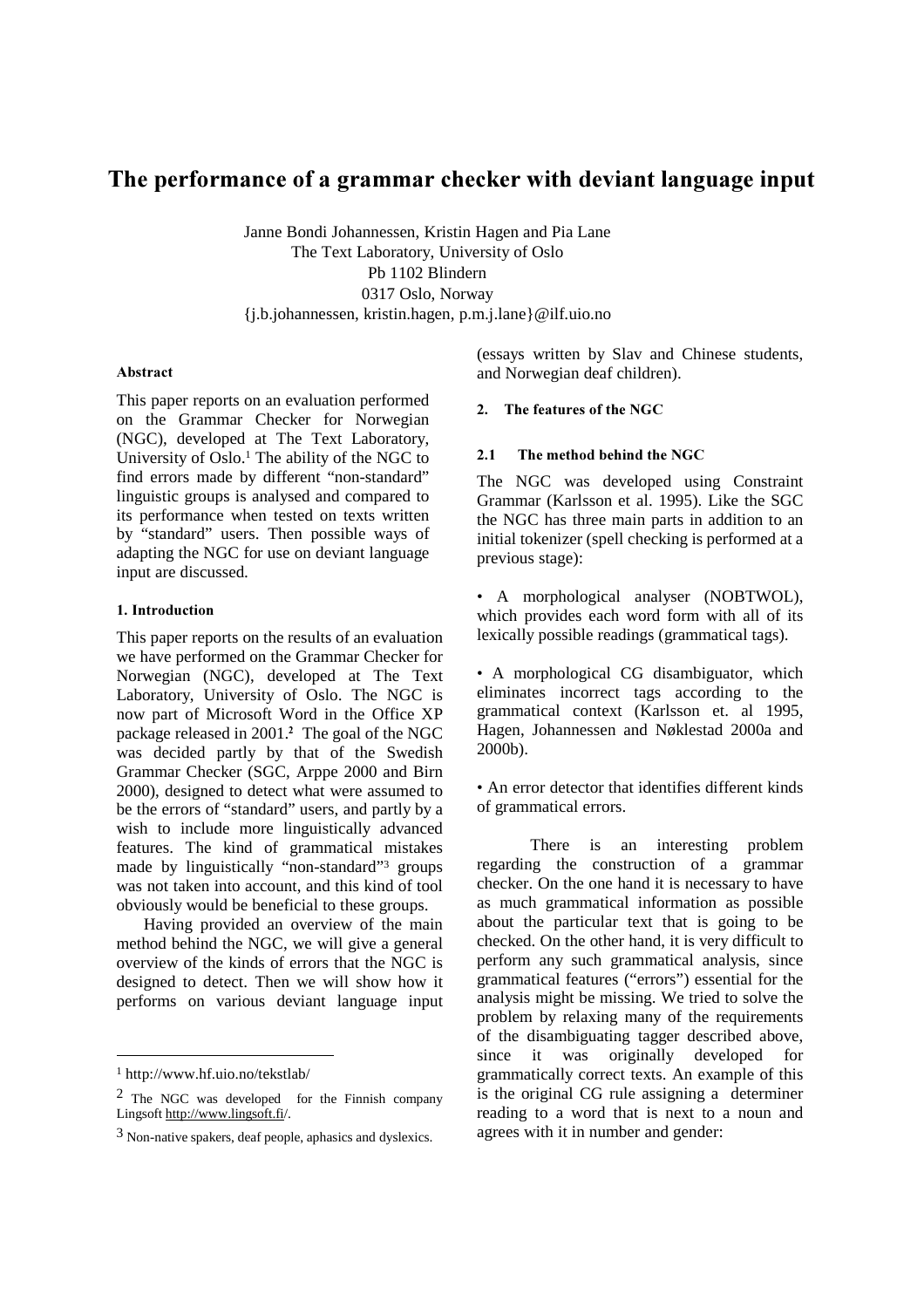(01)  $(\mathcal{Q}_w =!$  (det neut) (0 DEF-DET) (\*1 DEF-SG-NEUT-NOUN \*L) (NOT LR0 NOT-ADJ-NOUN \*L) (NOT \*L NOT-ADV-ADJ))

The rule (one of approximately 2000 rules) says that if a word is definite and has neuter determiner as one of its readings, but there is a neuter definite singular noun to its right, with nothing but adverbs and adjectives in between, then the determiner reading is correct. This rule ensures that the first word in the sentence below is correctly tagged as a determiner and not e.g. a pronoun:

 $(02)$ eplet likte han godt the.DEF.NEUTER.SG apple.DEF.NEUTER.SG liked he well 'That apple, he liked well.'

The tagger can then safely assume that whatever does not agree with the noun to its right is not part of the same noun phrase, and therefore is a pronoun. However, a grammar checker can never assume that anything is correct, and cannot rely on the agreement features of the determiner and the noun. Instead, it ought to be able to detect any missing agreement and point out the error. So the new relaxed tagger leaves more ambiguity. Instead, very specific error rules are introduced in the NGC. Rule (03) below (one of 700 error rules) detects gender disagreement between a determiner and the following noun (04).

- (03)  $(\omega w = s! (\omega ERR)$ (0 DET-DEF-NEUT) (NOT -1 DITRANS) (1C NOUN-SG-DEF) (NOT 1 NEUT) (1 MASC))
- (04) \*Jenta så det bilen The.girl saw the.DEF.NEUT.SG car.DEF.MASC.SG 'The girl saw that car.'

This method is reminiscent of that suggested by Schneider and McCoy (1998) for their ICICLE system designed to help second-language learners of English. However, since theirs is a grammar based on context-free rules, it is more

difficult to implement; in order for a parse to be successful, all phrases have to be well-formed, which means that the grammar must include rules for ungrammatical structures. CG has an advantage; it does not have to build a full phrase structure, thus partial parses are fine, and local errors are easily detected.

# 2.2 Error types

The NGC detects the following main error types:

| •Noun phrase internal agreement:                           |                                                         |  |  |  |
|------------------------------------------------------------|---------------------------------------------------------|--|--|--|
| Definiteness                                               | et huset $\rightarrow$ et hus                           |  |  |  |
|                                                            | $a$ the house $\rightarrow \dots$ house                 |  |  |  |
| Gender agreement <i>en hus</i> $\rightarrow$ <i>et hus</i> |                                                         |  |  |  |
|                                                            | $a.MASC.$ house. NEUT $\rightarrow a$ . NEUT            |  |  |  |
| Number agreement et epler $\rightarrow$ et eple            |                                                         |  |  |  |
|                                                            | an apples -->  apple                                    |  |  |  |
| •Subject complement agreement                              |                                                         |  |  |  |
| Bilen er rødt --> Bilen er rød                             |                                                         |  |  |  |
|                                                            | The car <i>MASC</i> is red NEUT $\rightarrow$ red. MASC |  |  |  |
| • Negative polarity items                                  |                                                         |  |  |  |
| Jeg kjøper noen bok--> Jeg kjøper ei bok                   |                                                         |  |  |  |
| <i>I buy any book--&gt;  a book</i>                        |                                                         |  |  |  |
| • $og/a$ errors (conjunction/ inf. marker)                 |                                                         |  |  |  |
| De gikk å sang --> De gikk og sang                         |                                                         |  |  |  |
| They walked to sang $\rightarrow \dots$ and sang           |                                                         |  |  |  |
| • Too many or no finite verb(s) in a sentence              |                                                         |  |  |  |
|                                                            | I Norge er var det slik --> I Norge er det slik.        |  |  |  |
|                                                            | In Norway is was it such $\rightarrow$ is it such       |  |  |  |
| • Word order errors                                        |                                                         |  |  |  |
|                                                            | Nå gutten kom --> Nå kom gutten.                        |  |  |  |
|                                                            | Now the boy came $\rightarrow$ Now came                 |  |  |  |
|                                                            |                                                         |  |  |  |

#### 2.3 Previous evaluation of the NGC

Our guide line, given to us by Lingsoft, for the acceptable number of "false alarms" was 30% (70% of all alarms had to report true errors), and it performs well within that limit, with a precision of 75% (Hagen, Johannessen and Lane 2001), compared with 70% for the SGC (Birn 2000). The recall rate for the NGC has not been calculated.

The figures above were calculated on the basis of texts written by advanced language users - mostly Norwegian and Swedish journalists, with few errors in each text. Most of the errors were not due to lack of knowledge of Norwegian grammar, but rather to modern word processing: too quick use of functions like cut and paste, insert etc. For example, two finite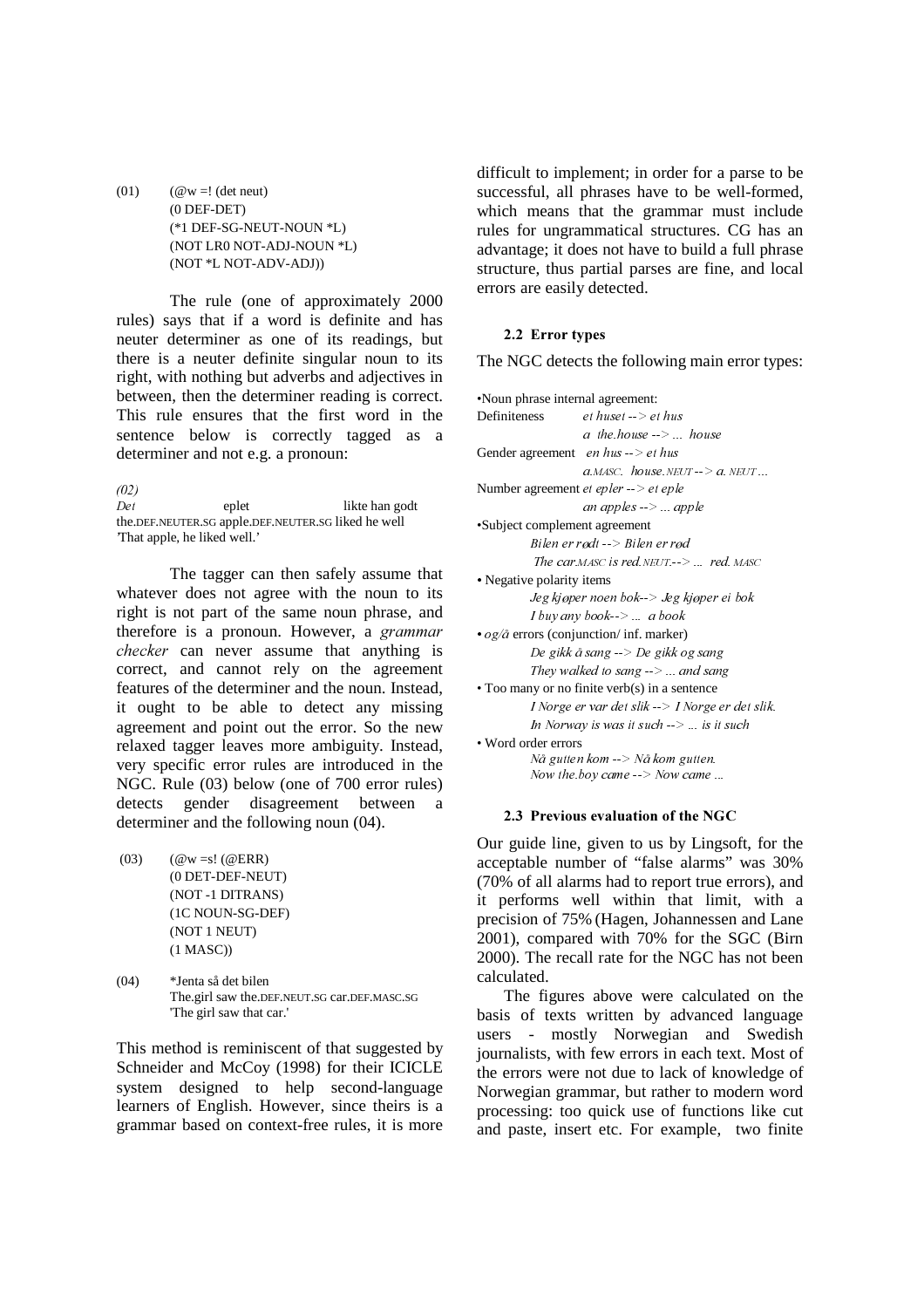modal verbs next to each other would not be uncommon. However, one would assume that less linguistically advanced users might benefit more from this kind of tool. In the next sections we shall evaluate the NGC on texts produced by various non-standard language users.

# 3. New evaluation

## 3.1 Errors and non-standard language users

We have so far tested four groups of foreign students and one group of Norwegian deaf pupils, and are in the process of testing aphasics and dyslexics. We have divided the errors into five groups:

i) Idiomatic errors: This covers language use not strictly speaking ungrammatical, just «foreign», ii) Lexical errors: Wrong word, lack of subcategorised word, or a word too many, iii) Syntactic errors: Wrong word order, lack of word (that's not subcategorised by a particular word), negative polarity errors, wrong choice of pronoun/anaphor, iv) Morphological errors: Morphological features, NP agreement (number, definiteness, gender), predicative agreement, tense of verbs,  $v$ ) Pragmatic errors: Errors that involve sentence-external rules: Definiteness of NPs (due to known or new information), verb tense that ought to follow from the context.

 More specifically, we have tested the NGC on essays written by Norwegian deaf pupils (11-15 years old) and four groups of foreign university students in Norway (Slav and Chinese students on Level II (Intermediate) and Level III (Advanced). We have included papers written by a control group of Norwegian pupils, as the student essays were hand written and the initial precision of the NGC was calculated on word-processed texts. We will also test the NGC on essays written by dyslexic and aphasic adults.

# 3.2 Test results

There is not enough space to give the individual test results here. Let us instead illustrate with one group, the Chinese intermediate students. There were 15 essays of an average of 300 words, altogether 4500 words, the same amount

as for the other test groups. The vast majority of the detected errors are morphological ones, see table (05):

(05) Errors detected by the NGC for Chinese Level II stud.

| Error types   | Number |
|---------------|--------|
| Syntactic     |        |
| Morphological |        |

- $(06)$  Example of syntactic error: Fordi jeg kan ikke uttrykke meg because I can not express myself -Fordi jeg ikke kan uttrykke meg
- $(07)$  Example of morphological error: Taiwan er et lite øy Taiwan is a (neut) small (neut) island (masc)  $\Rightarrow$  Taiwan er en liten øy

However, in order to evaluate the NGC properly with respect to the Chinese students, we have to look at all errors made.

(08) Errors by Chinese Lev. II stud. not found by the NGC :

| <b>Error</b> types | Number |
|--------------------|--------|
| Syntactic          | 68     |
| Morphological      | 45     |
| Lexical            | 70     |
| Pragmatic          | 13     |
| Idiomatic          | 32     |
| Sum:               | 228    |

In addition to the 32 errors detected by the NGC, the Chinese Level II students made 228 errors that were not detected by the NGC, i.e. only 12% were found. But notice that nearly half the errors (115) are lexical, idiomatic and pragmatic ones – error types that have not even been attempted to be detected by the NGC.

- $(09)$  Example of idiomatic error: Nå er jeg i Norge som alle er dyre now am I in Norway which all are expensive (pl)  $\Rightarrow$  Nå er jeg i Norge hvor alt er dyrt
- $(10)$  Example of lexical error: Jeg var veldig redd av blod I was very afraid of blood  $\Rightarrow$  Jeg var veldig redd for blod
- $(11)$  Example of pragmatic error: Det er en vane du må etablere når du var barn It's a habit you must establish when you were child -Det er en vane du må etablere når du er barn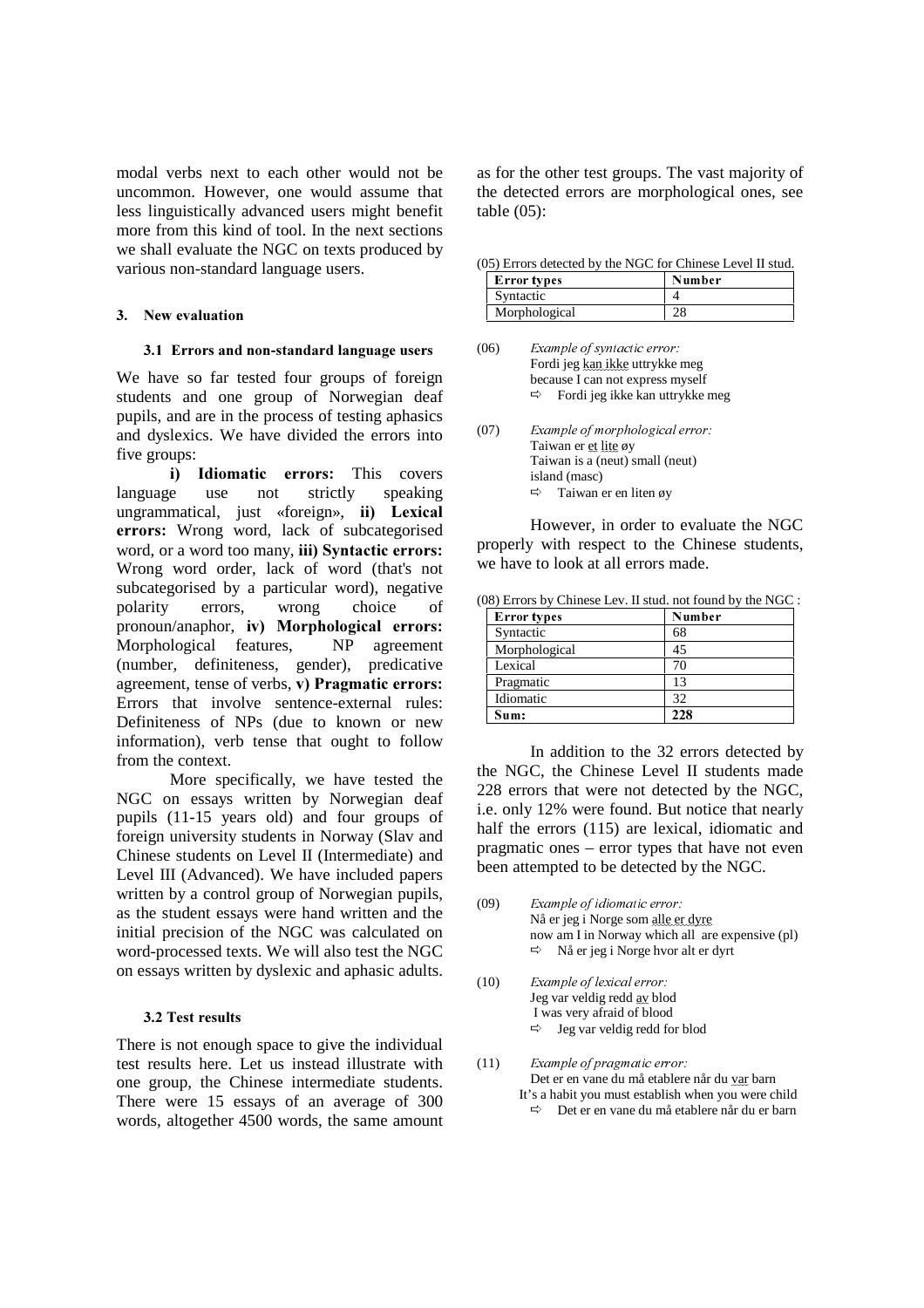Of the morphological mistakes made by the Chinese Level II students, the NGC detected 28 out of 73, a recall of 38% - considerably higher than the results for all categories taken together. It can also be improved by adding more morphological rules.

This is similar to the error pattern of all the other non-standard language groups we have studied so far (Chinese Level III students, two levels of Slav students and deaf Norwegian pupils). The NGC finds 10% of the total number of errors in the essays written by Slav students. For the deaf students, the NGC findings rise slightly, to 14%. A reason for the higher percentage could be that the deaf pupils make many morphological mistakes, a feature the NGC is designed to detect. For example, these pupils typically use non-finite verb forms and wrong gender for nouns.

Like the Chinese students, both the Slavs and the deaf pupils have a very high percentage of «non-grammatical» errors, i.e., lexical, idiomatic and pragmatic. The nongrammatical errors of the Slav students amount to 60% of all errors, while the number for the deaf pupils is 52%.

However, there are also big differences between the groups, see table (12) below. For example, the foreign language students have fewer idiomatic and pragmatic errors than the deaf pupils (20% of all errors versus 31%). This aspect is even more striking when we look at the pragmatic errors only. The Slav students have only 4% pragmatic errors (of all errors). The Chinese students have a higher number; 9%. The deaf students, however, have 22% pragmatic errors.

| (12) Errors in % of all errors |  |
|--------------------------------|--|
|--------------------------------|--|

| <b>Error</b> types | <b>Chinese</b> | Slav | Deaf |
|--------------------|----------------|------|------|
| Syntactic          | 23             | 17   | 15   |
| Morphological      | 24             | 23   | 37   |
| Lexical            | 31             |      | 17   |
| Pragmatic          |                |      | 22   |
| Idiomatic          |                |      |      |

The deaf students especially make two kinds of pragmatic errors: wrong choice of definiteness on the basis of given/new

information, and wrong use of tense (typically a change of tense when none is called for). Related to this is the morphological kind of error mentioned above: lack of finiteness on verbs. These numbers, though interesting, are hardly surprising; to some extent they reflect the linguistic background of these language users. The Norwegian Sign Language and Chinese have no morphological verb marking or noun marking, while Slavic languages have a complex system of verb inflection.

The results for the Norwegian control group are predictable. They make no nongrammatical mistakes, few grammatical mistakes4, and frequently split compounds incorrectly. 16% of their errors were found by the NGC – slightly higher than the number for the other test groups, but much lower than the equivalent number of the SGC wich was reported to be 35% (Birn 2000) in Swedish newspaper texts. Obviously, the reason for the lower number is that the essays by the Norwegian pupils are originally written by hand, and thus lack easily detectable cut-and-paste and our word-processing errors. Our ongoing research will show us the results for the other "non-standard" language groups.

The NGC gives surprisingly few «false alarms» (the precision is 95%, as opposed to 75% for the newspaper texts) in the texts by non-standard language groups, due to the fact that their language is very simple, suiting the shallow analysis performed by the NGC. The precision for the Norwegian control group is also high: 87%.

#### 4 Can the NGC be improved?

<u>.</u>

With a larger-scale error analysis of authentic texts from the non-standard groups a lot of new knowledge could be found, which would make a good basis for improving the NGC. More specifically, since morphological and syntactic features are governed by sentence-internal rules, a rule-based grammar checker like the NGC

<sup>&</sup>lt;sup>4</sup> Apart from  $og/\mathring{a}$  errors (conjunction and inf.marker– notoriously difficult because the pronunciation is the same)